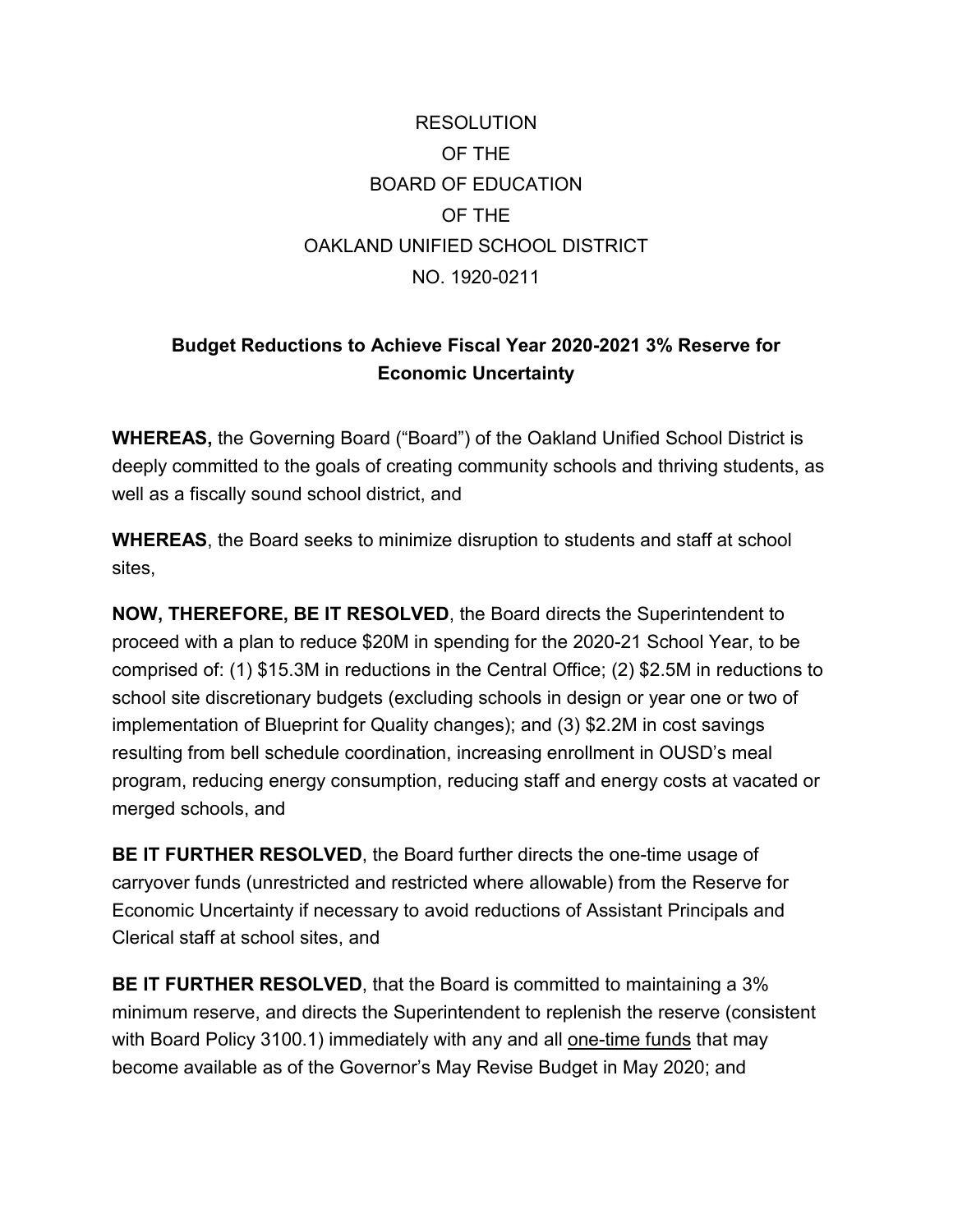**BE IT FURTHER RESOLVED,** that any ongoing funds that become available as of the Governor's May Revise budget in May 2020 shall be used to restore site discretionary budgets that were reduced, with priority going to schools with the highest percentage of students receiving free or reduced price lunch, and

**BE IT FURTHER RESOLVED,** in recognition of the ongoing challenge of addressing our structural deficit, the Superintendent is further directed to plan implementation of additional strategies to achieve a structurally balanced budget for the 2021-22 School Year, including districtwide Saturday School, elimination of OUSD's police force, and lease revenue generation at sites that are currently or will soon become vacant, and

**BE IT FURTHER RESOLVED,** that the Board shall receive regular updates on the progress of these budget reductions from adoption through the closing of the books in fall of 2020, and

**BE IT FURTHER RESOLVED**, that the Board hereby directs the Superintendent to initiate all steps necessary to implement these budget reductions, including without limitation, statutory notices relating to layoff or reassignment and to incorporate these budget reductions in the proposed Fiscal Year 2020-21 District Budget to be adopted by the Board not later than June 30, 2020.

**PASSED AND ADOPTED** this 4th day of March, 2020 at a Special Meeting of the Governing Board by the following vote:

PREFERENTIAL AYE: PREFERENTIAL NOE: PREFERENTIAL ABSTENTION: PREFERENTIAL RECUSE: AYES: NOES: ABSTAINED: RECUSE: ABSENT: